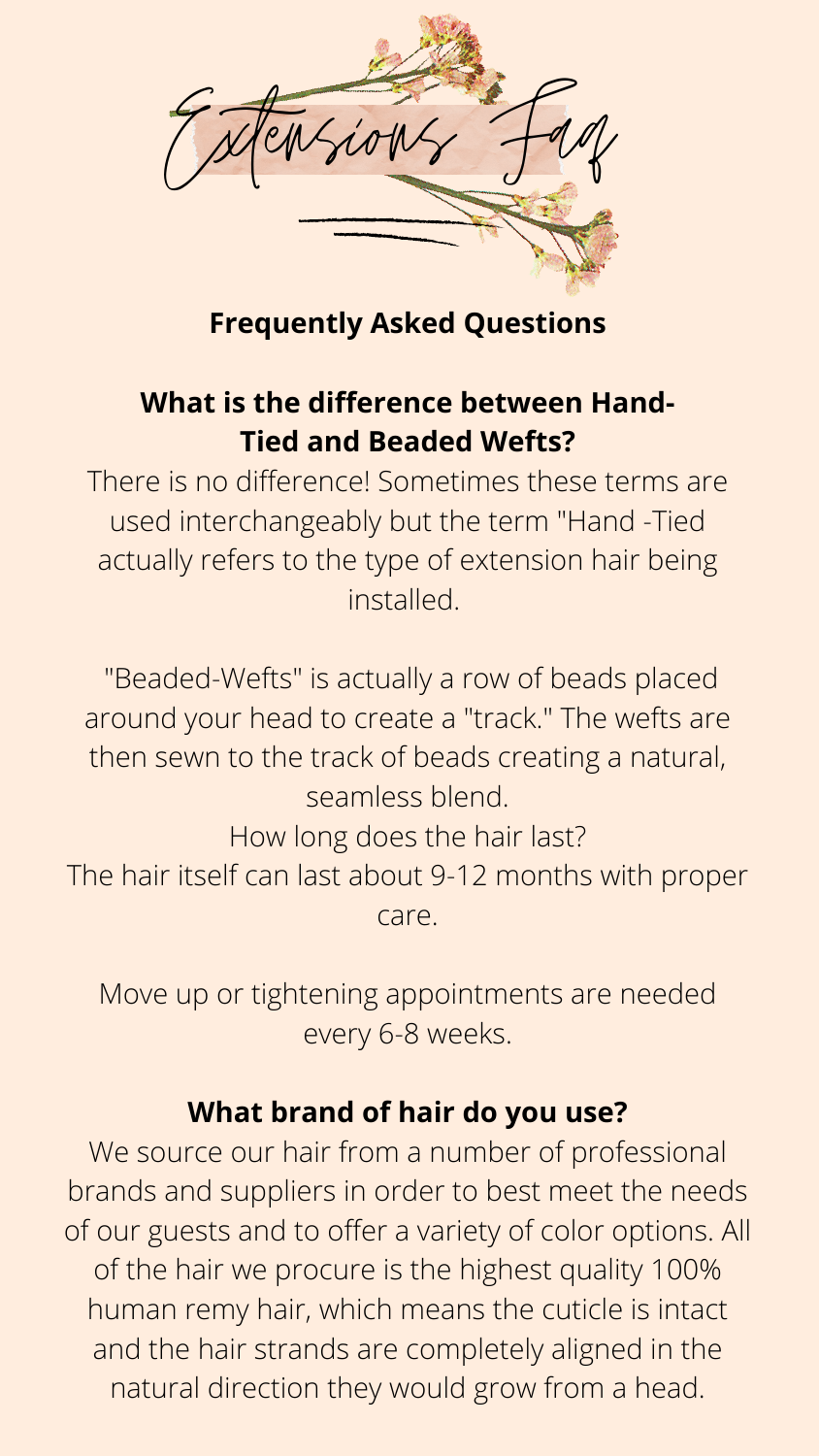

### **Will they damage my natural hair?**

With proper at -home care, beaded wefts are not damaging. At your initial install appointment we will show you how to properly care for your extensions and send you home with a hair care kit and instructions so you will have everything you need for them.

## **How long does my hair need to be to qualify for Hand-Tied Extensions?**

Daily brushing and oiling is required but other than that, it's mostly being aware of some do's and don'ts. Don't worry we will go over all of it with you at your installation and send you home with an after care sheet to refer back to!

We require at least shoulder-length hair for Hand - Tied extensions. This ensures the most natural looking seamless blend for undetectable extensions

.

### **Is there a lot of maintenance involved?**

Amazingly enough, no! Most of our extension guests feel it's quite the opposite! The extension hair holds a style and curl much longer than our natural hair which allows you to go longer in between shampoos with minimal upkeep in the meantime!